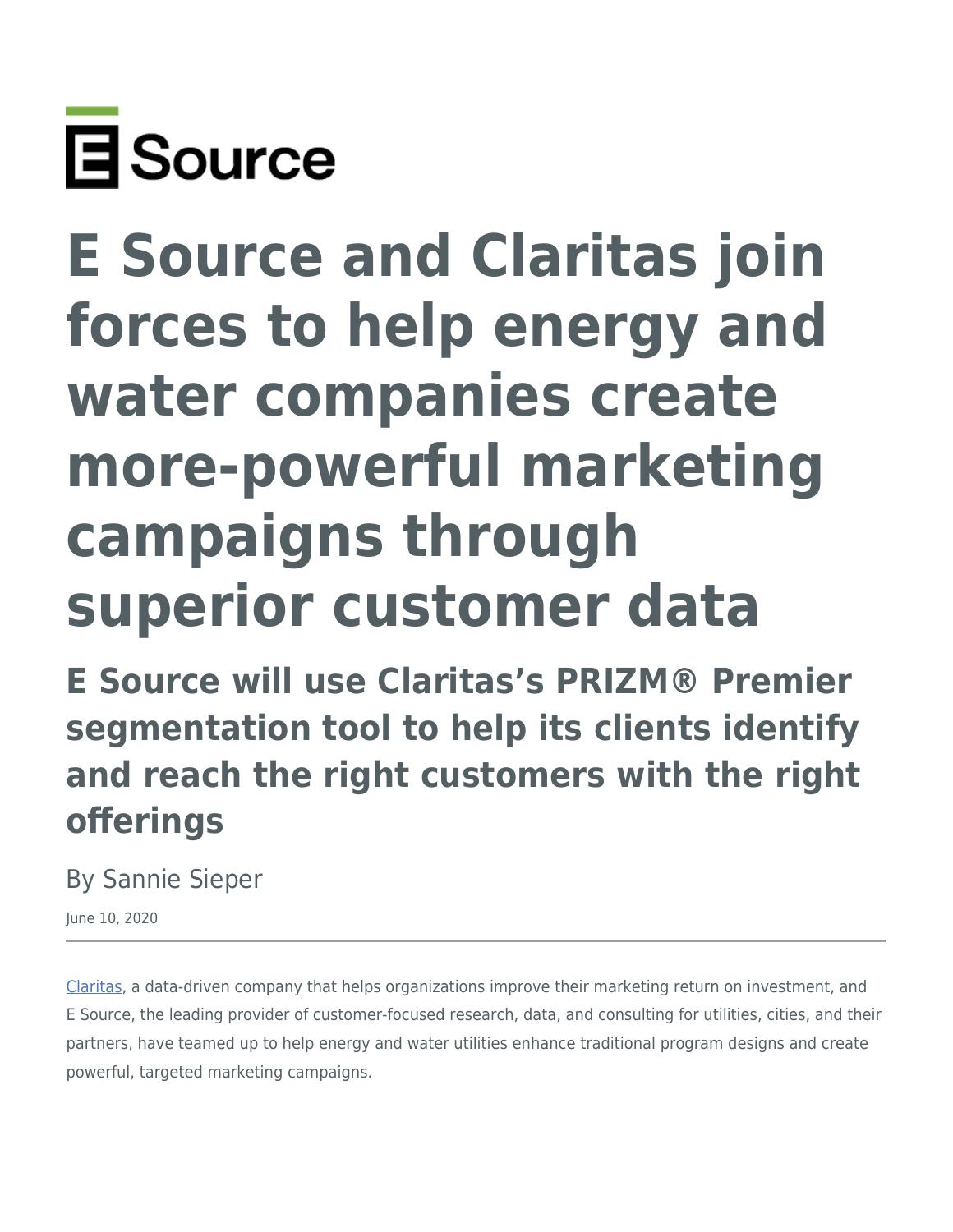## **E Source will now offer Claritas's industry-leading PRIZM® Premier segmentation data as a marketing resource for its clients.**

Companies that wish to tap into new business opportunities, such as virtual audits, smart appliances, smart thermostats, and electric vehicles, need a targeted, data-driven marketing strategy that lets them more effectively find, reach, and retain customers. Through this new partnership, E Source will now offer Claritas's industry-leading PRIZM® Premier segmentation data, one of the most comprehensive databases on the American consumer available today, as a marketing resource for its clients.

Using the Claritas data, E Source clients can develop highly personalized customer profiles to support advanced program planning and design, as well as effective marketing and communication campaigns. The data includes prebuilt audience segments based on tens of thousands of consumer behaviors and demographic inputs across key categories such as energy-specific behaviors, financial and technology preferences, online and offline media and shopping habits, and multicultural affinities.

As a result of COVID-19, utilities and program implementers face uncertainty and are at risk of missing their 2020 energy-efficiency targets. In addition, they must ensure that their offerings are safe for customers and employees. E Source will host a web conference, [Use microtargeting techniques to achieve your energy](https://www.esource.com/001201dqzo/use-microtargeting-techniques-achieve-your-energy-efficiency-goals)[efficiency goals,](https://www.esource.com/001201dqzo/use-microtargeting-techniques-achieve-your-energy-efficiency-goals) on June 25 at 2:00 p.m. ET. During the event, utilities and implementers will learn how to:

- Develop a plan to maximize the energy savings from their postpandemic activities
- Optimize their marketing budgets to better connect with customers
- Use microtargeting to identify customers and cross-promote their energy-efficiency programs

## **Using the Claritas data, E Source clients can develop personalized customer profiles to support program planning and design as well as marketing and communication campaigns.**

"E Source is continually looking to provide clients with top-quality data, innovative tools, and superior business strategies that allow them to thrive in the fast-changing energy and water sectors," says Matthew Burks, chief strategy officer at E Source. "We're thrilled to add Claritas PRIZM Premier segmentation data to our client toolkit. We know the Claritas data will give utilities and their partners a proven advantage when it comes to understanding their customers and creating targeted marketing campaigns that promote the right offerings to meet their needs."

"Claritas is excited to join forces with E Source to help energy and water companies compete more effectively as they launch strategies to enter new areas of business, attract new customers, and retain existing ones," says Claritas CEO Mike Nazzaro. "Thanks to this partnership, utilities can now precisely target customers in